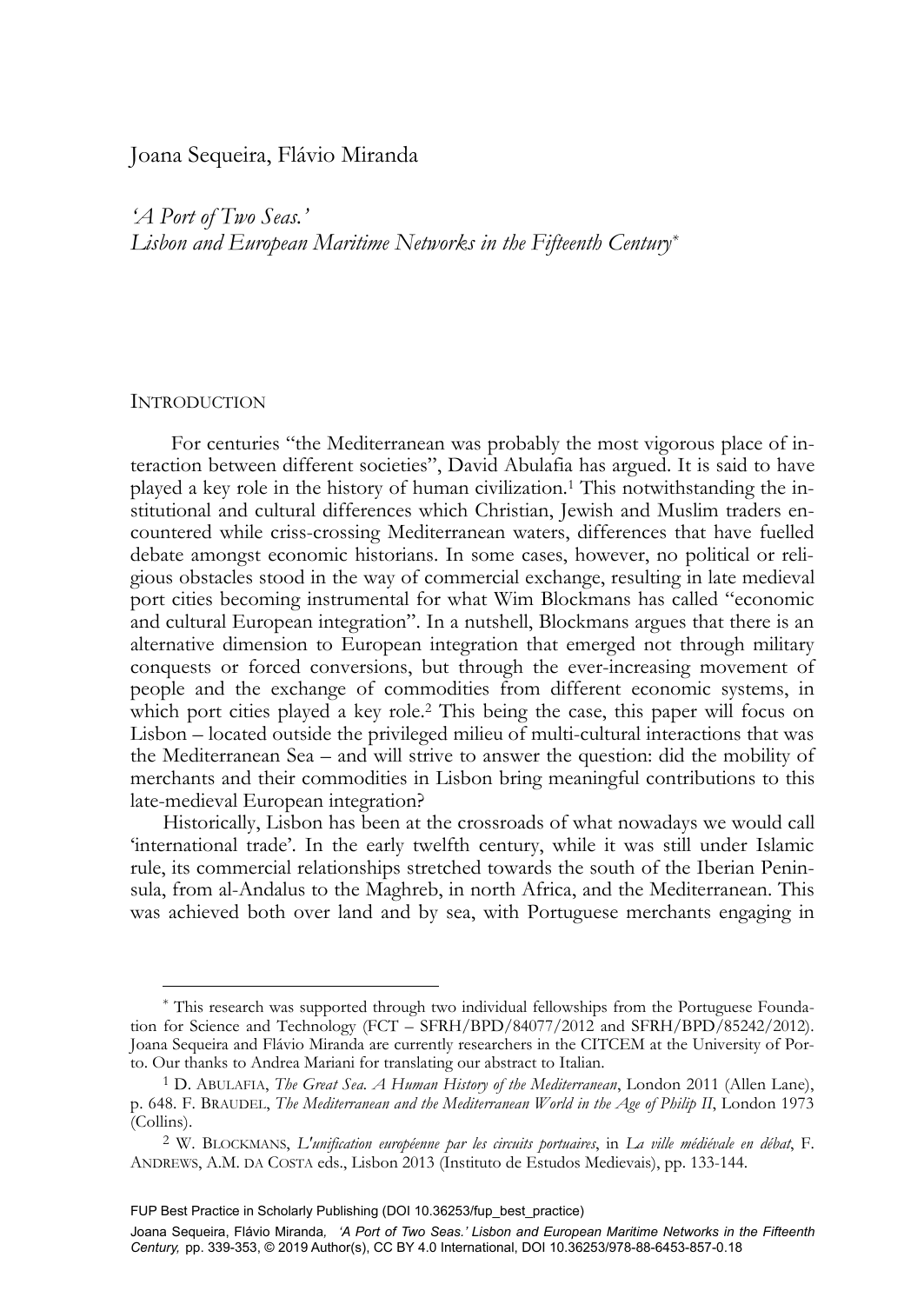cross-cultural trade both in Iberia and in other parts of Europe.3 By the end of the Middle Ages, the port of Lisbon had been established as the location where a large part of Portugal's overseas trade would take place, thus connecting the city to over fifty port towns – from Reval in the Baltic sea to Venice in the Mediterranean, including the Atlantic islands and Elmina in Western Africa.4

The title of this essay invokes a quote coined by Ovid, "a port of two seas", which he used to describe the relationship between Constantinople and the Sea of Marmara and the Black Sea. Although Lisbon only connects to a single ocean, the city soon became an important antechamber between the Atlantic and the Mediterranean in the later Middle Ages: that is, the confluence of two major, different yet complementary commercial systems, embodying distinct climates, agricultural production, food and cultures.

Over the last half-century, historians inside and outside Portugal have looked at Lisbon's overseas trade, the creation of merchant communities, the arrival of foreign traders, the development of institutions, and the royal and urban management of economic policies from different approaches. This include works produced on the binomial commercial relationships between Portugal and foreign territories (with Italy,<sup>5</sup> Spain,<sup>6</sup> England,<sup>7</sup> Normandy,<sup>8</sup> Flanders,<sup>9</sup> and the Baltic<sup>10</sup>), on merchant

<sup>&</sup>lt;sup>3</sup> For example, in the twelfth century the merchants of our-day Algarve took their commodities to ports such as Montpellier, where they traded with Muslim, Christian and Jewish traders. B. OF TUDELA, *The Itinerary of Benjamin of Tudela. Critical Text, Translation and Commentary*, London 1907 (Henry Frowde).

<sup>4</sup> A. ANDRADE, F. MIRANDA, *Lisbon. Trade, Urban Power and the King's Visible Hand*, in *The Routledge Handbook of Maritime Trade around Europe, 1300-1600: Commercial Networks and Urban Autonomy*, W. BLOCKMANS, J. WUBS-MROZEWICZ, M. KROM eds., London 2017 (Routledge), pp. 333-351, 344.

<sup>5</sup> V. RAU, *Cartas de Lisboa no Arquivo Datini de Prato*, in "Estudos Italianos em Portugal", 21-22, 1962-63, pp. 3-13; L. D'ARIENZO, *La presenza degli italiani in Portogallo al tempo di Colombo*, Rome 2003 (Istituto Poligrafico e Zecca dello Stato); M. BERTI, *Le aziende Da Colle: una finestra sulle relazione commerciali tra la Toscana ed il Portogallo a metà del Quattrocento*, in *Toscana e Portogallo: Miscellanea Storica nel 650º Anniversario dello Studio Generale di Pisa*, Pisa 1994 (Edizione ETS), pp. 57-106.

<sup>6</sup> H. CASADO ALONSO, *El triunfo de Mercurio. La presencia castellana en Europa (siglos XV y XVI)*, Burgos 2003 (Cajacírculo); IDEM, *Genèse et fin des réseaux de commerce castillans dans l'Europe des XVe et XVIe siècles*, in *Réseaux marchands et réseaux de commerce. concepts récents, réalités historiques du Moyen Âge au XIXe siècle*, ed. D. COULOUN, Strasbourg 2010 (Presses Universitaires de Strasbourg); J. HINOJOSA MONTALVO, *De Valencia a Portugal y Flandres. Relaciones durante la Edad Media*, in "Anales de la Universidad de Alicante. Historia Medieval", 1982, n. 1, pp. 149-168; IDEM, *Intercambios comerciales entre Portugal y Valencia a fines del siglo XV: el "dret portogues"*, in *Actas das II Jornadas Luso-Espanholas de História Medieval*, I-II, Oporto 1987 (Instituto Nacional de Investigação Científica), II, pp. 759-779; F.T. BARATA, *Mercadores, mercados e investimentos comerciais : as relações comerciais luso-aragonesas na primeira metade do século XV*, in *Congresso internacional Bartolomeu Dias e a sua Época*, III, Oporto 1989 (Comissão Nacional para as Comemorações dos Descobrimentos Portugueses) pp. 161-176; IDEM, *Navegação, comércio e relações políticas. Os portugueses no Mediterrâneo Ocidental (1385-1466)*, Lisbon 1998 (Fundação Calouste Gulbenkian, Junta de Investigação Científica e Tecnológica); IDEM, *Portugal and the Mediterranean* 

<sup>&</sup>lt;sup>7</sup> V.M. SHILLINGTON, *The Beginnings of the Anglo-Portuguese Alliance*, in "Transactions of the Royal Historical Society", 20, 1906, pp. 103-132. V.M. SHILLINGTON, A.B. CHAPMAN, *The Commercial Relations of England and Portugal*, New York 1907 (Burt Franklin); W. CHILDS, *Anglo-Portuguese Trade in the Fifteenth Century*, in "Transactions of the Royal Historical Society", 2, 1992, pp. 195-219; EADEM, *Anglo-Portuguese Relations in the Fourteenth Century*, in *The Age of Richard II*, J. L. Gillespie ed., New York 1997 (Sutton Publishing), pp. 27-49; EADEM, *Trade and Shipping in the Medieval West: Portugal, Castile, and Eng-*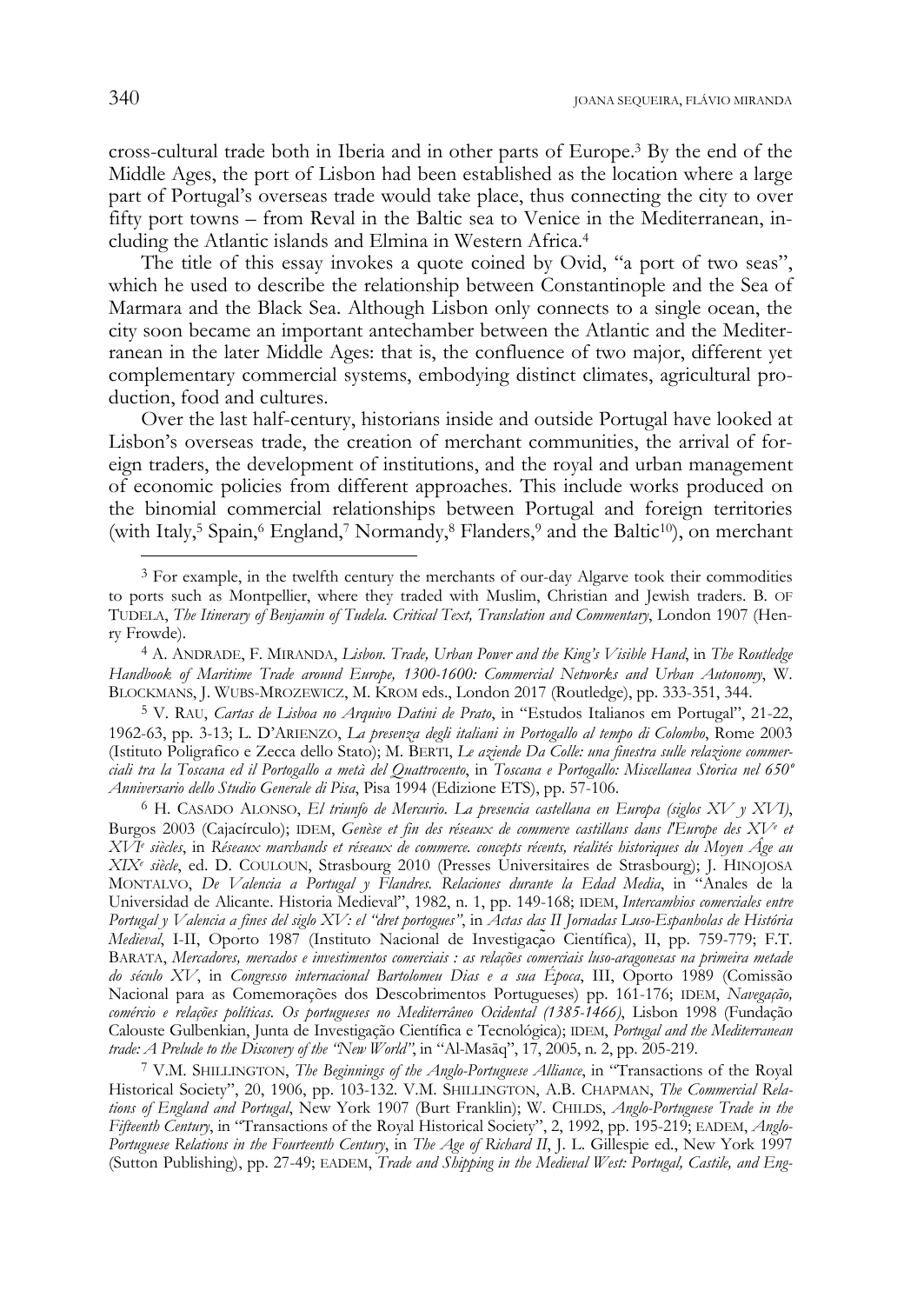companies, traders and agents,<sup>11</sup> and on the influence of political powers on Lisbon's foreign trade.12 However, most of the existing research is fragmented into geographical or thematic approaches, therefore not necessarily focussing on Lisbon, and failing to draw systematic connections between the Iberian, Atlantic, Mediterranean and African economic realities.

This chapter argues that late-medieval Lisbon rose to become a cosmopolitan centre of international trade, contributing to a change in commercial trading networks and consumption patterns. However, it also argues that the growth of trade contributed to competition between the traders, which sometimes had the opposite effect of causing traders to distance themselves from purported European integration. In order to do this, this study will examine fiscal, commercial, legislative, royal and judicial sources, extracted from the following collections and archives: chancelleries of the kings Afonso V, João II and Manuel (ANTT, Lisbon); parliamentary records (*Cortes*, ANTT, Lisbon); English Customs Accounts (TNA, London); *llibres de colleta* "Dret portugués" (Arxiu del regne de València); ledgers from the Archivio Salviati (Da Colle; Francesco di Nerone; Banco Salviati di Pisa); Fondo Estranei,

j

10 A.H. DE O. MARQUES, *Hansa e Portugal na Idade Média*, cit.; F. Miranda, *Die Saga der portugiesischen Feigen. Der Handel mit dem Nord- und Ostseeraum im Mittelalter*, in "Hansische

<sup>11</sup> V. RAU, Uma família de mercadores italianos em Portugal no século XV: os Lomellini, in "Revista da Faculdade de Letras", 22, 1956, pp. 56-83; EADEM, *Bartolomeo di Iacopo di ser Vanni. Mercador-banqueiro florentino em Lisboa nos meados do século XV*, in "Do Tempo e da História", 4, 1971, pp. 97-117; S. TOGNETTI, *Il Banco Cambini. Affari e mercati di una compagnia mercantile-bancaria nella Firenze del XV secolo,*  Florence 1999 (Leo S. Olschki); IDEM, *Gli uomini d'affari toscani nella Penisola Iberica (metà XIV secolo – inizio XVI secolo)*, in "eHumanista", 38, 2018, pp. 83-98. J. SEQUEIRA*, A Companhia Salviati-Da Colle e o comércio de panos de seda florentinos em Lisboa no século XV*, in "De Medio Aevo", 7, 2015, n. 1, pp. 47-62; EADEM, *Michele Da Colle: um mercador pisano em Lisboa no século XV*, in *Con gran mare e fortuna. Circulação de mercadorias, pessoas e ideias entre Portugal e Itália na Época Moderna*, N. ALESSANDRINI, S. B. MATEUS, M. RUSSO, G. SABATINI eds., Lisbon 2015 (Cátedra de Estudos Sefarditas "Alberto Benveniste"), pp. 21- 34; F. GUIDI-BRUSCOLI, *Bartolomeo Marchionni. "Homem De Grossa Fazenda" (*ca*. 1450-1530): un mercante fiorentino a Lisbona e l'impero portoghese*, Florence 2014 (L.S. Olschki). IDEM, *Da comprimari a protagonisti: i fiorentini in Portogallo nel Basso Medioevo (1338-1520)*, in "eHumanista", 38, 2018, pp. 65-82. 12 A. ANDRADE, *A estratégia régia em relação aos portos marítimos no Portugal medieval: o caso da fachada* 

*atlântica*, in *Ciudades y villas portuarias del Atlántico en la Edad Media*, B. ARÍZAGA BOLUMBURU, J. SOLÓRZANO TELECHEA eds., Logroño 2004 (Instituto de Estudios Riojanos), pp. 57-89; A. ANDRADE, F. MIRANDA, *Lisbon. Trade, Urban Power and the King's Visible Hand*, cit.

*land*, Oporto 2013 (Fédération Internationale des Instituts d'Études Médiévales); E.M. CARUS-WILSON, *The Overseas trade of Bristol*, in *Studies in English Trade in the Fifteenth Century*, E. POWER, M. POSTAN eds., London 1933 (Routledge), pp. 183-246; T.V. DE FARIA, F. MIRANDA, '*Pur bone alliance et amiste faire': diplomacia e comércio entre Portugal e Inglaterra no final da Idade Média*, in "CEM/ Cultura, Espaço & Memória. Revista do CITCEM", 1, 2010, pp. 109-128.

<sup>8</sup> R. FRANCISQUE-MICHEL, *Les Portugais en France, les Français en Portugal*, Paris 1882 (Guillard Aillaud).

<sup>9</sup> E.V. BUSSCHE, *Flandre et Portugal*, Bruges 1874 (C. de Moor); A.H. DE O. MARQUES, *Notas para a história da feitoria portuguesa na Flandres, no século XV*, in *Ensaios de História Medieval*, ed. A.H. DE O. MARQUES, Lisbon 1965 (Portugália Editora), pp. 219-267; J. PAVIOT, *Les relations économiques entre le Portugal et la Flandre au XVe siècle*, in *Congresso Internacional Bartolomeu Dias e a sua Época*, I-III, Oporto 1989 (Comissão Nacional para as Comemorações dos Descobrimentos Portugueses), III, pp. 531-540; F. MIRANDA, *Commerce, conflits et justice: les marchands portugais en Flandre à la fin du Moyen Âge*, in "Annales de Bretagne et des Pays de l'Ouest", 117, 2010, n.1, pp. 193-208.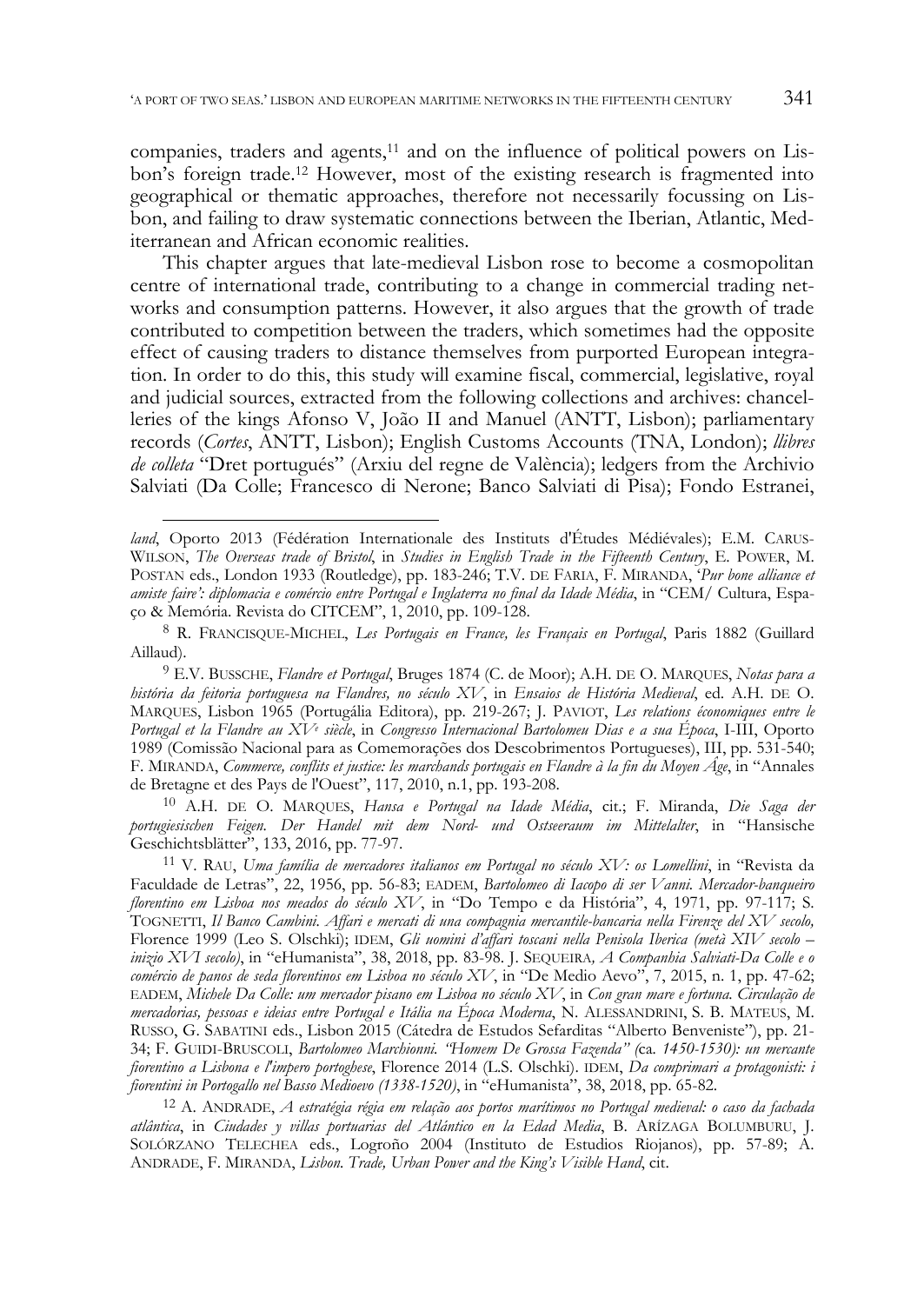Banco Cambini (Ospedale degli Innocenti di Firenze); the *civiele sententiën* (Bruges); and chronicles.

## PULL FACTORS

-

Chronicler Fernão Lopes described Lisbon and its port as a place of intense commercial contact, producing impressive numbers about the circulation of vessels on the River Tagus. In his work, Lopes claims that the port in Lisbon would hold, at times, as many as four to five hundred ships.<sup>13</sup> Although the chronicler perhaps exaggerated numbers in terms of overseas trade, fifteenth-century Portugal did become partly responsible for the revival of European commercial exchange, thanks to the novelties shipped from the Atlantic islands of Madeira and the Azores, as well as from the markets of Western Africa. The overseas expansion played an important part in turning Lisbon into one of Europe's largest gateways, but its commercial relevance had begun far earlier, thanks to its long-standing tradition of foreign trade, its shipping capacity, and the existence of a diverse merchant community – composed both of Portuguese and foreign merchants. From a very early period, Portugal hosted Galician, Castilian, Cantabrian, Basque, Catalan, Valencian, Genoese, Florentine, Milanese, Venetian, English, Breton, Fleming and Hanseatic traders, as well as traders from other parts of Europe, while Portuguese merchants could also often be found in many other European ports.14

The long-standing importance of Lisbon as a European port having been established, what helped the city become a relevant socioeconomic node in European trade? Traditionally, historians tend to begin by considering Lisbon's purported privileged geographical setting and location. At the mouth of the Tagus – the largest river in the Iberian Peninsula – Lisbon is indeed at the crossroads of fluvial and maritime routes, aided by its estuary offering excellent conditions for anchorage, as shown by several sixteenth-century paintings.

Luisa D'Arienzo has stated that Lisbon's "felice posizione geografica" brought commercial benefits to the Portuguese city.15 However, although Lisbon's geographical position was indeed beneficial in connecting the north and the south, it also had some disadvantages. The winds and currents off the coast near Lisbon hindered navigation: experienced seafarers coming from the Mediterranean often preferred to sail away from the coast of Portugal, rather than approaching or stopping at any Portuguese port. Examples from the 1420s and 1430s demonstrate that

15 L. D'ARIENZO, *La presenza italiana in Spagna al tempo di Colombo*, Rome 2010 (Istituto Poligrafico e Zecca dello Stato), p. 84.

<sup>13</sup> F. LOPES, *Crónica de D. Fernando*, 2nd ed., Lisbon 2004 (Imprensa Nacional-Casa da Moeda), p. 6.

<sup>14</sup> A.H. DE O. MARQUES, *Hansa e Portugal na Idade Média*, 2nd ed., Lisbon 1993 (Editorial Presença); F.T. BARATA, *Navegação, comércio e relações políticas*, cit.; F. MIRANDA, *Network Takers or Network Makers? The Portuguese Traders in the Medieval West*, in *Commercial Networks and European Cities, 1400-1800*, A. CARACAUSI, C. JEGGLE eds., London 2014 (Pickering & Chatto,), pp. 171-186; F. MIRANDA, D. FARIA, *Lisboa e o comércio marítimo com a Europa nos séculos XIV e XV*, in *Lisboa Medieval. Gentes, Espaços e Poderes*, J.L.I. FONTES et al. eds., Lisbon 2016 (Instituto de Estudos Medievais), pp. 241-266; A. ANDRADE, F. MIRANDA, *Lisbon. Trade, Urban Power and the King's Visible Hand*, cit., pp. 333-351.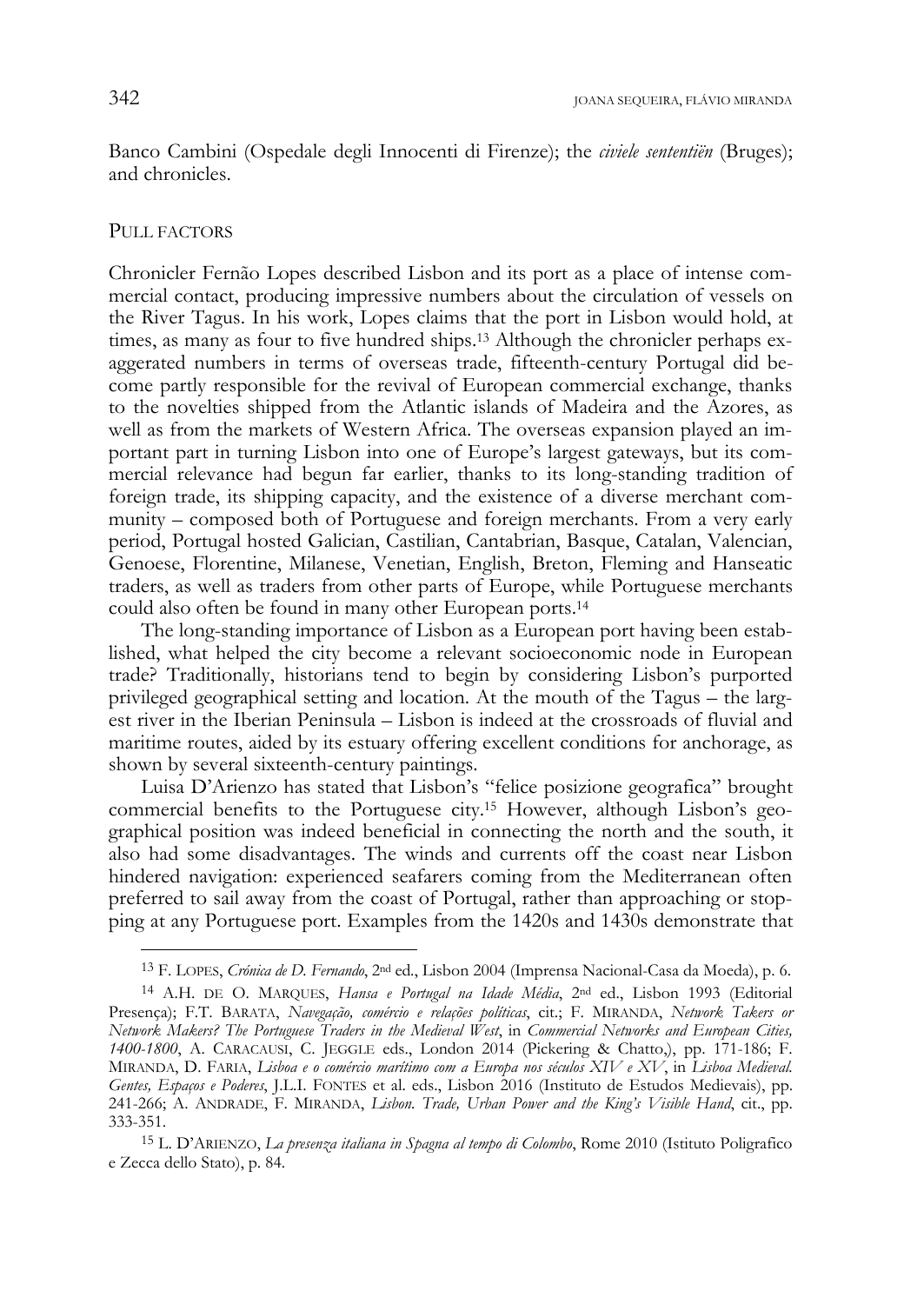the Florentine galleys en route to England and Flanders rarely stopped in Lisbon, preferring to stop in Cadiz.16 Galleys, of course, were not well suited to deal with open waters – at least, in comparison with caravels, Portugal's major contribution to the shipping industry.

Since geographical determinism obviously does not fully explain Lisbon's integration in wider maritime networks, other approaches must be considered. Firstly, size: in the 1400s, Lisbon was the largest city in the Iberian Peninsula with approximately fifty thousand inhabitants – making it larger than Barcelona, Valencia and Seville.17 For this reason, Lisbon's urban growth prompted a wide, international supply chain to feed the city, attracting merchants from all four corners of Europe and the Mediterranean. Grain for bread arrived in Lisbon from the Baltic, Normandy, England and, on occasion, even from the Maghreb.18 Secondly, it was in Lisbon that the Portuguese crown established itself and its institutions, making it the capital of the kingdom from the second half of the thirteenth century, a factor that had both social and economic consequences. On the one hand, Lisbon hosted royal officials, urban oligarchs, noblemen and religious elites, with their growing habits of conspicuous consumption, satisfied mostly through the import of luxury commodities (sumptuous fabrics, reliquaries, books, glasswork, etc.).19 On the other hand, royal institutions benefited from revenue coming from the international trade, allowing for a particular sort of bidirectional relationship to be established between the crown and merchants: the negotiation of commercial rights.20

In the Middle Ages, the Portuguese crown granted a whole array of commercial rights that went way beyond what, traditionally, merchants obtained through the acquisition of safe-conduct. The crown intensified the negotiation of commercial rights in the fifteenth century, aiming to attract wealthy foreign merchants capable of ensuring the flow of domestic production and overseas commodities. This payper-exclusivity of trade allowed the crown to gain immediate access to funds to finance its military operations in Morocco and to support the expeditions to explore the Atlantic.21 The list of monopolised products is extensive and includes commodities that were extremely important to the Portuguese economy, some of which will be examined further ahead.

In addition, the arrival and settlement of foreign merchants in Lisbon may also be justified by two additional factors: the wide variety of commodities at their disposal, and their intrinsic quality. The list of Portuguese commodities in Italian,

<sup>16</sup> M.E. MALLETT, *The Florentine Galleys in the Fifteenth Century*, Oxford 1967 (Clarendon Press), *passim*.

<sup>17</sup> A. ANDRADE, F. MIRANDA, *Lisbon. Trade, Urban Power and the King's Visible Hand*, cit., p. 336.

<sup>18</sup> A.H. DE O. MARQUES, *Introdução à história da agricultura em Portugal*, 3rd ed., Lisbon 1978 (Edições Cosmos), pp. 166-189.

<sup>19</sup> A.M.P. FERREIRA, *A importação e o comércio têxtil em Portugal no século XV (1385 a 1481)*, Lisbon 1983 (Imprensa Nacional Casa da Moeda), *passim*; J. SEQUEIRA*, A Companhia Salviati-Da Colle e o comércio de panos de seda florentinos em Lisboa no século XV*, cit., pp. 47-62; EADEM, *O Pano da Terra. Produção têxtil em Portugal nos finais da Idade Média*, Oporto 2014 (U. Porto Edições), pp. 153-160. F. GUIDI-BRUSCOLI, *Bartolomeo Marchionni,* cit., pp. 83-86.

<sup>20</sup> V. RAU, *Privilégios e legislação portuguesa referentes a mercadores estrangeiros (séculos XV e XVI)*, in *Fremde Kaufleute auf der iberischen Habinsel*, H. KELLENBENZ ed., Köln 1970 (Böhlau Verlag), pp. 15-30. 21 *Ibidem.*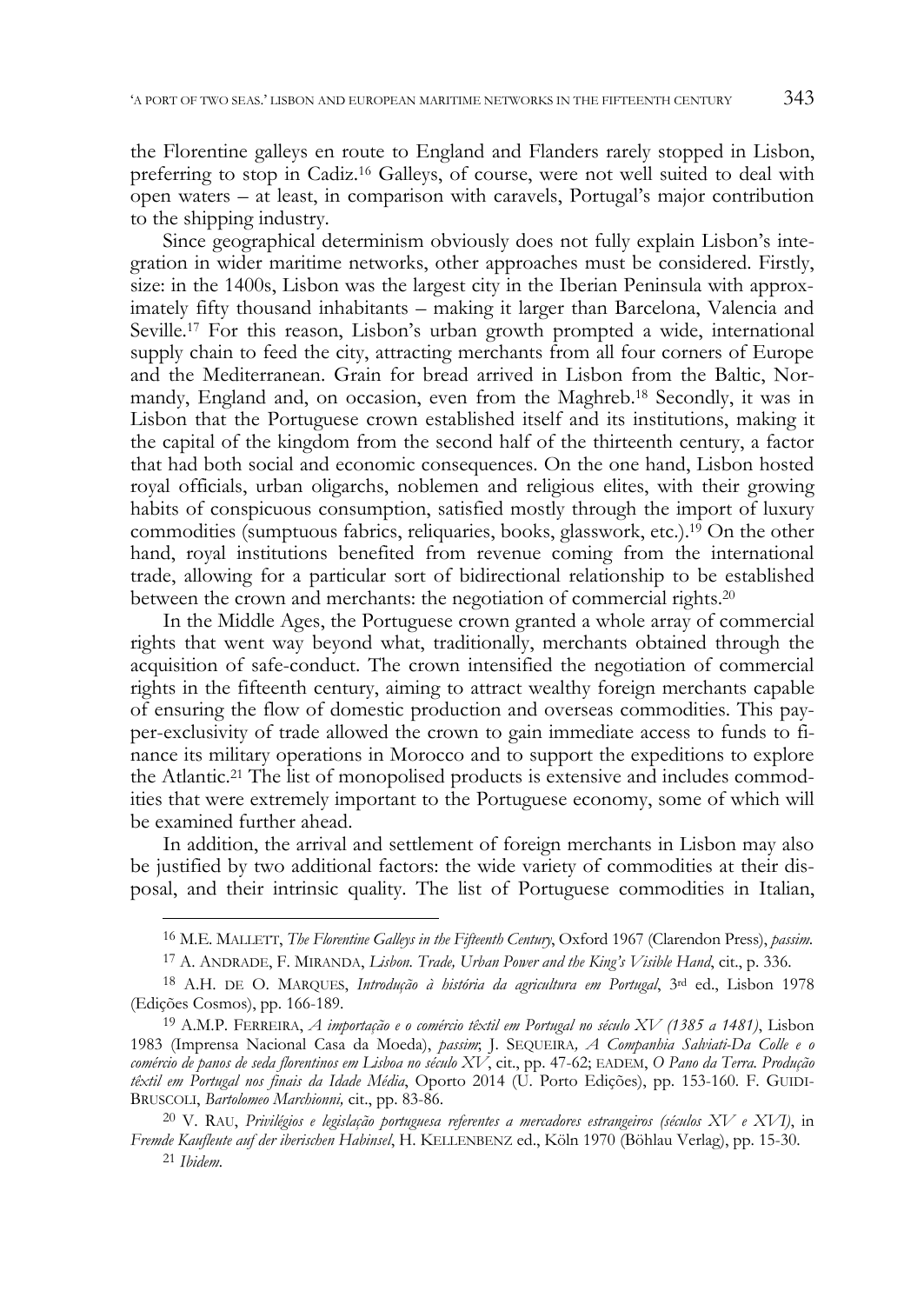Spanish, English, Norman, Flemish and Hanseatic markets is extensive – the Bristol customs accounts for the second half of the fifteenth century, for example, includes dozens of Portuguese commodities, such as oranges, dates, marmalade, soap and vinegar, among others.22 From the list of commodities shipped to European and Mediterranean markets, at least six deserve careful analysis because of the quantity shipped, the quality offered, and the dimension of the commercial network formed.

Wine and olive oil were mainstays among Portugal's exports in the Middle Ages. Wine was shipped in very large quantities to almost every market in Atlantic Europe, with the English being its prime consumers.23 Recent research carried out on the Bristol customs accounts demonstrates that, in the second half of the fifteenth century, Bristolians bought 18 per cent of their wine from Portugal, most of which came from Lisbon (see Tab. 1 below). Bristol's import of Portuguese olive oil reached 33 per cent in the customs accounts for this commodity, whereas wax and sugar exceeded the threshold of seventy per cent.24 The availability and the price must have been factors influencing Bristolians to opt for Portugal for these commodities.

| <b>COMMODITY</b> | <b>IMPORTED FROM</b><br><b>PORTUGAL</b> |
|------------------|-----------------------------------------|
| Wine             | 18%                                     |
| Olive oil        | $33\%$                                  |
| Wax              | 79%                                     |
| Sugar            | $71\%$                                  |

| Tab. 1. Correlation between the commodity and the amount imported from Portugal |  |
|---------------------------------------------------------------------------------|--|
| in the Bristol Customs Accounts, 1461-1504                                      |  |

Source: THE NATIONAL ARCHIVES (TNA), *E122, Bristol Customs Accounts.*

Availability and surely the price of the product, but its quality, must have influenced the English merchants' choice of Portuguese commodities. In the fifteenthcentury account known as *The Noumbre of Weyghtes*, it is said that:

"*Also in Portugal the chief merchandise is sweet wine that grows within the land, that is to say bastard, 'capryke', 'osey', 'raspey', 'reputage' and 'land' wine. There is also olive oil growing which is most wholesome for men's food and medicines; and when it is old it is* 

<sup>22</sup> THE NATIONAL ARCHIVES (TNA), *E122, Bristol Customs Accounts*.

<sup>23</sup> W. CHILDS, *Trade and Shipping in the Medieval West*, cit., p. 98.

<sup>24</sup> See forthcoming by F. MIRANDA, H. CASADO ALONSO, *Comércio entre o porto de Bristol e Portugal no final da Idade Média, 1461-1504*, in "Anais de História de Além-Mar", XIX, 2018, pp. 11-36.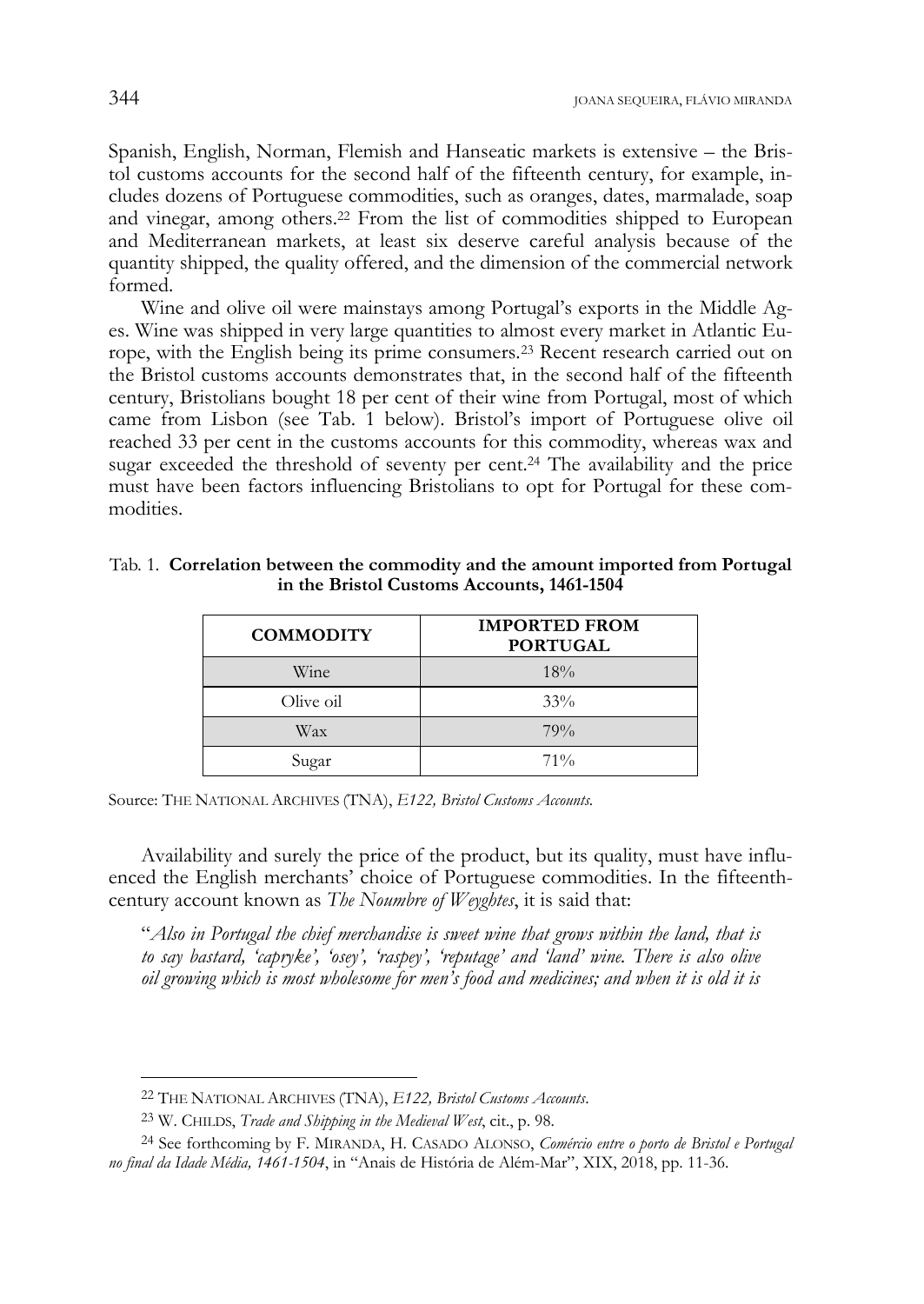*good wool oil. There is also wax, honey, dates and figs, pomegranates, oranges, litmus, lemons.*"25

Late fourteenth-century Tuscan merchants had similar views about the quality of olive oil and other commodities. In 1399, in Lisbon, Bartolomeo Manni sent a letter to the Datini Company in Pisa in which the quality of the olive oil, honey, and even fish were underlined:

"*From here we bring olive oil and honey . . . And the salt that we buy here is perfect: it's white and good . . . Here they make large quantities of smoked sardine, . . . and they are big, like two or two and a half for each herring.*"26

The export of hides from Lisbon is another example of the city's integration in multi-layered, multilateral commercial networks, encompassing a vast area from Ireland to the Italian city-states. Portuguese hides have been recorded in Flanders from as early as the fourteenth century, and in England from the fifteenth century onwards.27 This commodity also found high demand in Valencia in the second half of the 1400s. On 20th March 1497, for example, the *Dret Portugués de València* recorded a Portuguese vessel entering Valencia laden with hake, conger, sugar, 36 ox hides and a dozen kid (goat) hides.<sup>28</sup> With the development of the tanning industry in Tuscany as of the 1200s, higher demand for raw materials opened new commercial channels in the Atlantic markets.29 Lisbon positioned itself at the centre-stage of this international trade in the fifteenth century, providing their Tuscan clients with Portuguese, Galician and Irish hides – with the majority being shipped on board Portuguese vessels.30 The Salviati case-study (see Tab. 2 below) shows that 22 per cent of the hides imported by the company came from Portugal, and 13 per cent from Ireland – meaning that 35 per cent of this trade was managed through Lisbon.<sup>31</sup>

<sup>25</sup> Our translation from S. JENKS, *Werkzeug des spätmittelalterlichen Kaufmanns: Hansen und Engländer im Wandel von memoria zur Akte (mit einer Edition von The Noumbre of Weyghtys),* in "Jahrbuch für fränkische Landesforschung", LII, 1992, n.1, pp. 283-319, 307-308.

<sup>26</sup> Our translation from V. RAU, *Cartas de Lisboa no Arquivo Datini de Prato*, cit., p. 8.

<sup>27</sup> O. MARQUES, *Hansa e Portugal na Idade Média*, cit., pp. 30-34; W. CHILDS, *Trade and Shipping in the Medieval West*, cit., p. 97.

<sup>28</sup> ARXIU DEL REGNE DE VALÈNCIA, *Mestre Racional*, n. 12.125, f. 3v.

<sup>29</sup> T. ANTONI, *I costi industriali di una azienda conciaria della fine del Trecento (1384-1388)*, in "Bollettino storico pisano", 42, 1973, pp. 9-52.

<sup>30</sup> F. MELIS, *Di alcune figure di operatori economici fiorentini attivi nel Portogallo nel XV secolo*, in *I mercanti italiani dell'Europa medievale e rinascimentale*, L. FRANGONI ed., Florence 1990 (Le Monnier), p. 13; S. TOGNETTI, *Aspetti del commercio internazionale del cuoio nel XV secolo: il mercato pisano nella documentazione del Banco Cambini di Firenze*, in *Il cuoio e le pelli in Toscana: produzione e mercato nel tardo Medioevo e nell'Età Moderna*, ed. S. GENSINI, Pisa 1999 (Pacini), pp. 17-50, *passim*; J. SEQUEIRA, *Entre Lisboa e Pisa: alguns exemplos de viagens comerciais no terceiro quartel do século XV*, in *Ao Tempo de Vasco Fernandes*, ed. R.M. RIBEIRO, Viseu 2016 (DGPC, Museu Nacinal Grão-Vasco, Projecto Património), pp. 173-185, 183-84; EADEM, *Comprar, organizar e expedir: mercadores pisanos no negócio internacional dos couros portugueses e galegos no século XV*, in "eHumanista", 38, 2018, pp. 131-145, *passim*; A. CARLOMAGNO, *Il Banco Salviati di Pisa: commercio e finanza di una compagnia fiorentina tra il 1438 e il 1489*, I-II, Pisa 2010 (Università degli Studi di Pisa), *passim*; F. GUIDI-BRUSCOLI, *Bartolomeo Marchionni*, cit., pp. 88-89.

<sup>31</sup> A. CARLOMAGNO, *Il Banco Salviati di Pisa*, cit., I, pp. 325-326.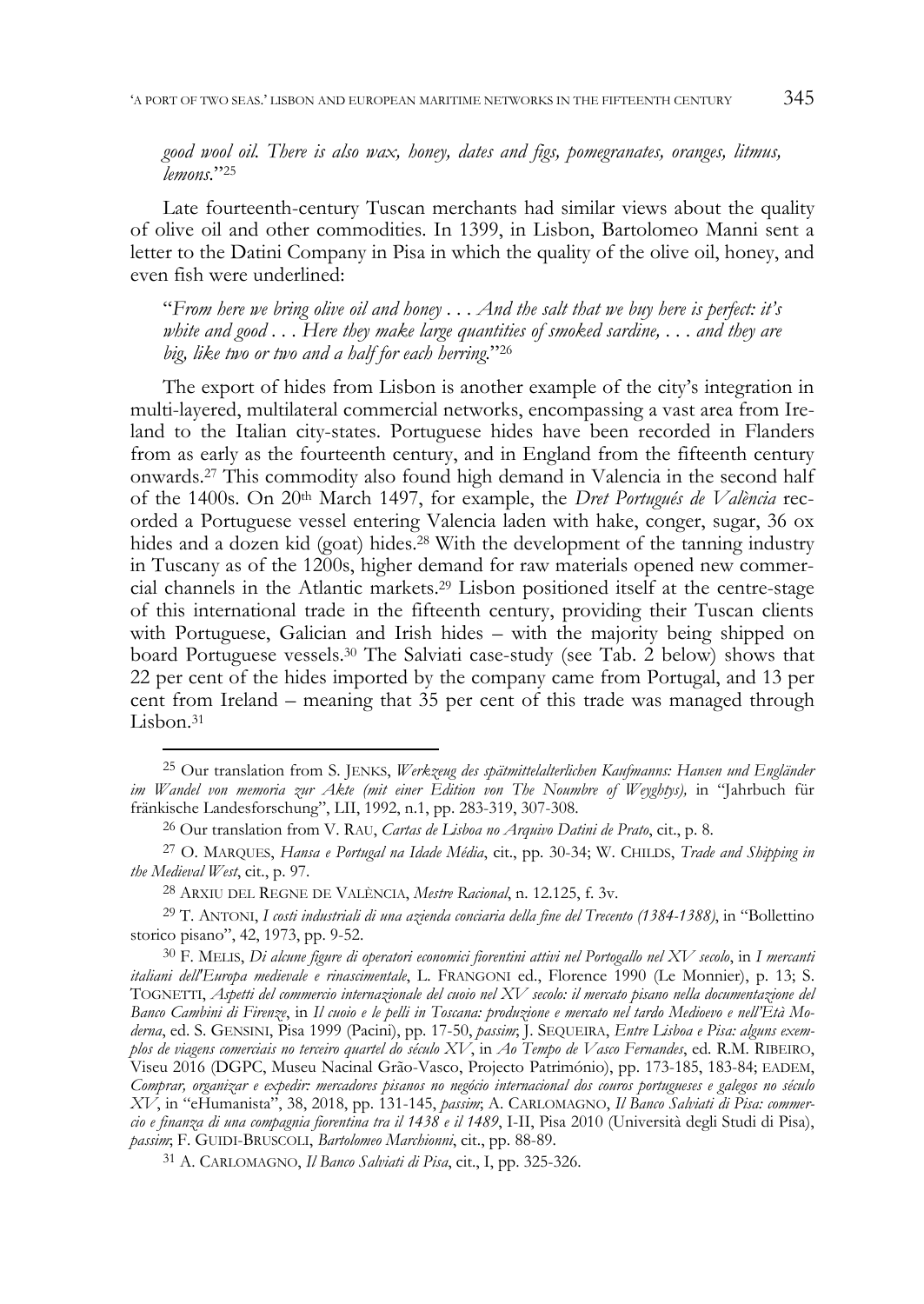| Year      | Maghreb                  | Portugal | Spain                    | Ireland                  | Sicilian                 | Sardinian | Other |
|-----------|--------------------------|----------|--------------------------|--------------------------|--------------------------|-----------|-------|
| 1438-1445 | $\overline{\phantom{0}}$ | 320      | 208                      | $\overline{\phantom{a}}$ | $\overline{\phantom{a}}$ | 790,3     | 3354  |
| 1446-1450 | 2229                     | 9        | 1564                     | ۰                        | $\overline{\phantom{a}}$ | 26,6      | 246   |
| 1451-1455 | 58                       | 574      | 995                      | 1998                     | $\qquad \qquad -$        |           | 266   |
| 1456-1460 | 574                      | 160      | $\Omega$                 | 106                      | 50                       |           |       |
| 1461-1465 | $\overline{\phantom{0}}$ | 500      | 707                      | $\Omega$                 | 689                      | 105       |       |
| 1466-1470 | 2907                     | 2960     | -                        | 1000                     | 366                      | 125       |       |
| 1471-1475 | 2078                     | 1595     | $\overline{\phantom{0}}$ | 300                      | $\qquad \qquad -$        | 48        |       |
| 1476-1480 | ٠                        |          | 220                      |                          | ۰                        |           | 147   |
| 1481-1485 | $\overline{\phantom{0}}$ |          | 337,5                    | 254                      | $\qquad \qquad -$        |           |       |
| Total     | 7846                     | 6118     | 4031,5                   | 3658                     | 1105                     | 1094.9    | 4013  |

Tab. 2. **Number (in pieces) and origin of hides sold by the Salviati Bank of Pisa, 1438-1485** 

Source: A. CARLOMAGNO, *Il Banco Salviati di Pisa: commercio e finanza di una compagnia fiorentina tra il 1438 e il 1489*, I-II, Università degli Studi di Pisa 2010, I, pp. 325-326.

In fact, from 1450 to 1475, the Salviati company bought most of its hides from two markets: the Maghreb and Portugal (Tab. 2). These two markets surpassed any Spanish, Sicilian and Sardinian competition. After this period, foreign merchants found hindrances when buying hides from Portugal: in 1481, the crown issued a decree banning the export of hides, which lasted six years.<sup>32</sup>

Along with wine, olive oil and hides, the importance of kermes (*kermes vermilio,* a red dyestuff), sugar, and slaves of course, should also be included in this discussion. Each in their own way, these represent different stages of Portugal's foreign trade and the widening of the country's commercial networks. Kermes was rediscovered as an export commodity in the second half of the fifteenth century. Again, *The Noumbre of Weyghtes* states that Portuguese kermes grew in the wild in the mountains of Sintra, and that it was of a high quality.33 Dominique Cardon argues, for instance, that its rise in the trade might even be explained by the fact that Pope Paul II (1464-1471) changed the robes of cardinals from purple to red.34

Departing from Lisbon, Portuguese kermes reached the markets of the Hansa, England and Tuscany.35 Between 1459 and 1478, the Salviati Bank of Pisa bought 44 per cent of their kermes in the Maghreb and 33 per cent in Valencia, but the town of Sintra was also an important contributor, providing 23 per cent of this

j

<sup>32</sup> H. da G. BARROS, *História da Administração Pública em Portugal nos séculos XII a XV*, 1-11, 2nd ed., IX, Lisbon 1945-1954 (Sá da Costa), pp. 265-268.

<sup>33</sup> W. CHILDS, *Trade and Shipping in the Medieval West*, cit., pp. 23-25.

<sup>34</sup> D. CARDON, *Le monde des teintures naturelles,* Paris 2014 (Belin) pp. 600-601.

<sup>35</sup> J. SEQUEIRA, *O Pano da Terra*, cit., p.114.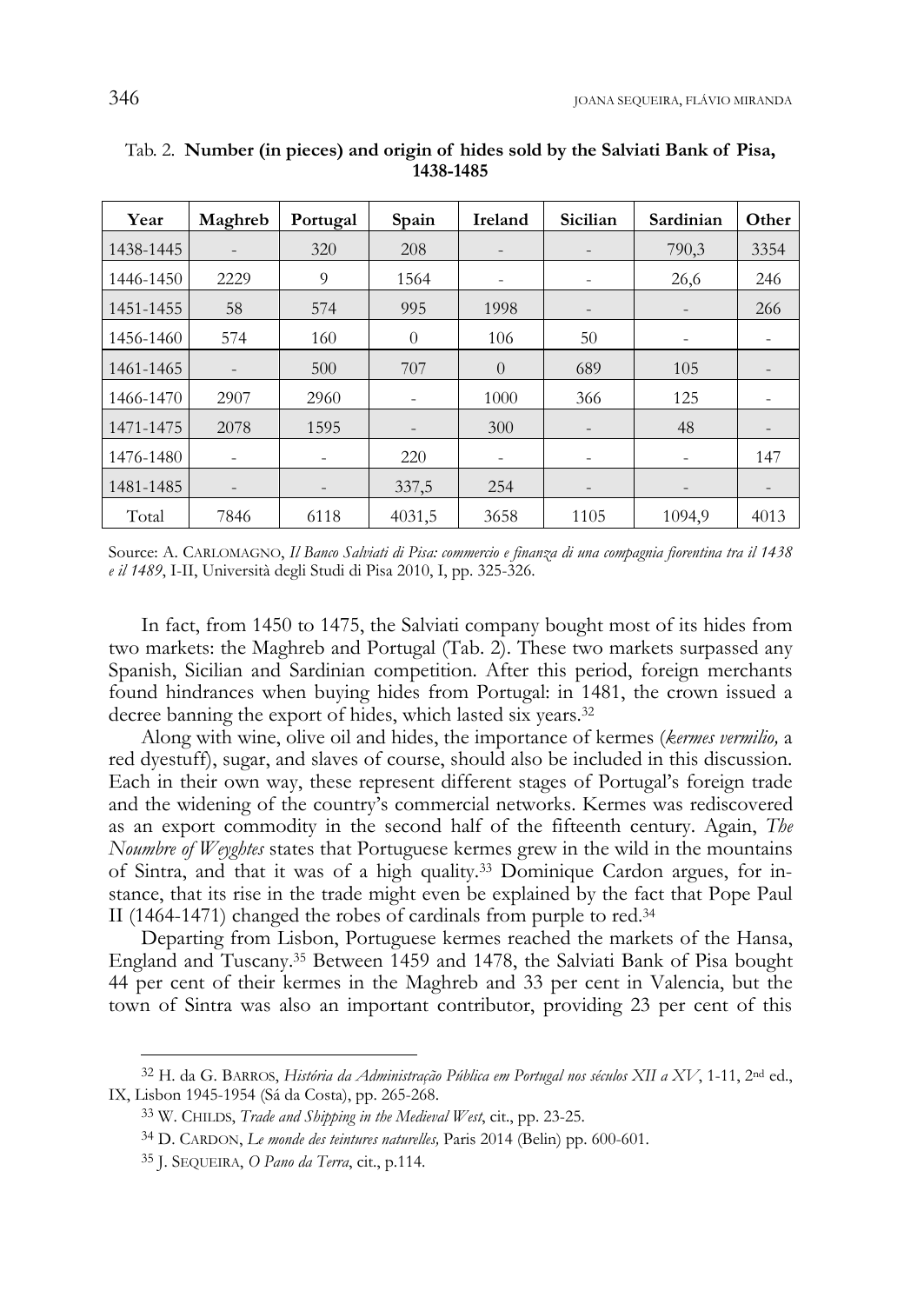commodity.36 According to Federigo Melis, the quality of Portuguese kermes could be measured by the price put on it, as the most expensive for consumers in the London market, and presumably to have been of the highest quality.<sup>37</sup>

The introduction of sugar cane plantations in Madeira, in the first half of the fifteenth century, changed the way in which sugar was traded on the entirety of the European continent in the second half of the 1400s. Lisbon, once again, positioned itself at the heart of the trade. Although the 'sugar revolution' had begun in the mid-fifteenth century – in 1452, Prince Henrique, the Navigator, granted Diogo de Teive the privilege of installing the first sugar mill in Funchal; and, in 1466, the Portuguese brought the first black slaves to the island to work in the mills – it took several years for production to meet domestic and international demand.38 In the second half of the fifteenth century, Bristolian merchants, for instance, bought sugar both in Lisbon and Madeira, but they seem to have only visited the Atlantic island once, in 1486.39 That year, they bought more sugar in Madeira than in Lisbon (Tab. 3).

#### Tab. 3. **Bristolian sugar imports from Madeira and Lisbon and the duties charged in the Bristol Customs Accounts, 1468**

|         |        | Origin   Quantity (cases)   Duties charged $(f_n)$ |
|---------|--------|----------------------------------------------------|
| Lisbon  | 66,25  | 132,5                                              |
| Madeira | 232,25 | 443,25                                             |

Source: TNA, *E122*, *Bristol Customs Accounts*.

j

As the century progressed so did sugar production, as well as the role Lisbon took on in this international trade. In 1498, Madeira produced more than two thousand tons of sugar: 588 tons were sold to Flanders; Venice, Genoa and Constantinople each imported 191 tons; England about 90 tons; and Livorno just under 90 tons.40 The importance of the sugar trade can be measured in many ways. For a period of 11 years after 1480, the Salviati Bank of Pisa made almost as much profit

<sup>36</sup> ARCHIVIO SALVIATI (AS), *Libri di commercio*, Serie I, 280, 281, 282, 286, 294.

<sup>37</sup> F. MELIS, *Di alcune figure di operatori economici fiorentini attivi nel Portogallo nel XV secolo*, cit., p. 14.

<sup>38</sup> A. VIEIRA, *A Madeira e o mercado do açúcar: séculos XV-XVI*, in *História do Açúcar: Rotas e Mercados*, Centro de Estudos de História do Atlântico, Funchal 2002 (Região Autónoma da Madeira. Secretaria Regional do Turismo e Cultura), pp. 55-89; J. R. MAGALHÃES, *O açúcar nas ilhas portuguesas do Atlântico, séculos XV e XVI*, in "Varia Historia", 25, 2009, n. 41, pp. 151-75. V. M. GODINHO*, Os Descobrimentos e a Economia Mundial*, I-IV, 2nd ed., Lisbon 1991 (Editorial Presença), IV, pp. 73-93.

<sup>&</sup>lt;sup>39</sup> According to the Bristol Customs Accounts from 1461 to 1504, Bristolian merchants bought sugar in Lisbon in 1466, 1469, 1471, 1474, 1475, 1486 and 1504. (TNA, *E122, Bristol Customs Accounts*).

<sup>40</sup> *Descobrimentos Portugueses. Documentos para a sua História*, ed. J. DA S. MARQUES, I-III, Lisbon 1944 (Instituto Nacional de Investigação Científica), pp. 488-490; V. RAU, J. DE MACEDO, *O açúcar da Madeira nos fins do século XV. Problemas de produção e comércio,* Funchal 1962 (Junta Geral do Distrito Autónomo do Funchal), pp. 14-15.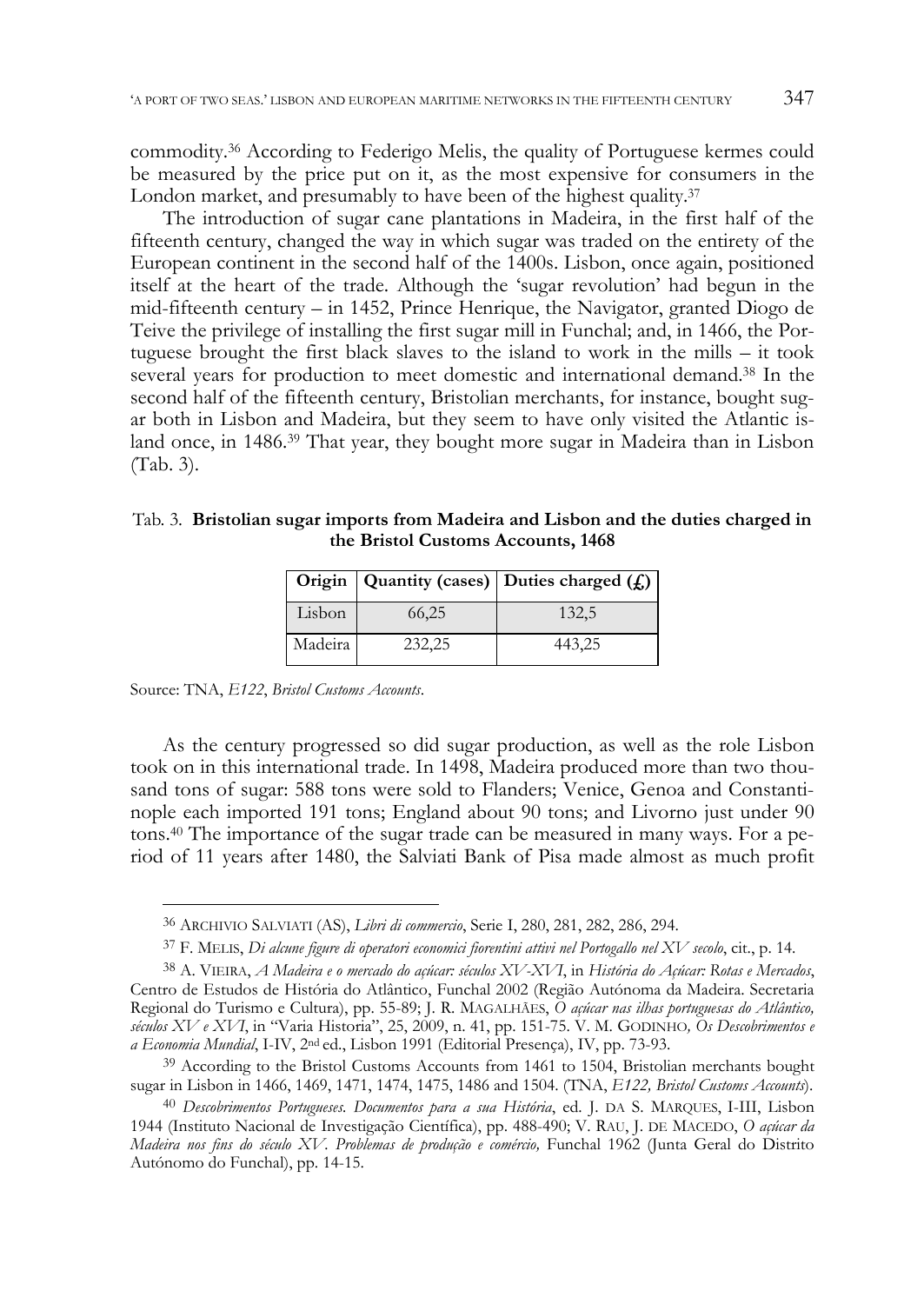from Madeira sugar bought in Lisbon than from the sugar they had sold in the previous 34 years from Palermo and Valencia combined (Tab. 4).41

Tab. 4. **Profits on sugar sales, in fiorini larghi, by the Salviati Bank of Pisa, 1455-1489** 

| Year      | <b>Sugar from Palermo</b> | Sugar fino from Valencia | Sugar from Madeira |
|-----------|---------------------------|--------------------------|--------------------|
| 1455-1489 | 103.10.07                 | 32.14.07                 | 130.06             |

Source: ARCHIVIO SALVIATI, *Libri di commercio, Serie I*, 278, 283, 294, 301.

Next, Lisbon would become the centre of commerce of another important commodity, one with long-lasting implications for the whole of mankind: African slaves. After the first two Africans were captured in 1441, thousands would follow, brought to Portugal by force in the second half of the fifteenth century.42 In 1460s Lisbon, Pisan merchant Michele da Colle had a black Muslim slave who he later converted to Christianity through baptism.43 From 1469 to 1473, along with other merchants, Lisbon merchant Fernão Gomes was granted the privilege of trading slaves from Western Africa; and, from 1486 to 1495, Florentine Bartolomeo Marchionni also obtained a contract allowing him to trade slaves, which he then shipped to Seville, Valencia and Florence. From 1486 to 1493, the Lisbon *Casa dos Escravos* (House of Slaves) records show that 3,589 slaves were registered as entering the market – each one of them valued at four thousand *reais*. 44 In the shortterm, the slave trade contributed, among many other factors, to the success of the colonisation of Madeira, and to its economic development. In the long-term, it created shifts in transcontinental commercial networks, as well as in the economy, in society and in the culture of the empire and its colonies.

## INTEGRATION AND OPPOSITION

-

Many foreign merchants chose the Portuguese capital as the location for their business operations and their homes. The existing records from the Portuguese chancellery provide a clear view of Lisbon's cosmopolitan atmosphere. During the reign of King Afonso V (r. 1438–1481), at least 143 foreign merchants requested safeconduct, letters of protection and privileges to trade in the Portuguese capital for long periods of time, but since only a third of Afonso V's chancellery records have survived in the archives, historians suspect this number could have been much

<sup>41</sup> AS, *Libri di commercio*, Serie I, 278, 283, 294, 301.

<sup>42</sup> G.E. DE ZURARA, *The Chronicle of the Discovery and Conquest of Guinea*, 2 vols. London 1896 (Printed for the Hakluyt Society), chs. 17, 19.

<sup>43</sup> J. SEQUEIRA, *Michele Da Colle: um mercador pisano em Lisboa no século XV*, cit., p. 28; A.C. CARDOSO, *Os livros de contas do mercador Michele Da Colle (1462–63). Do registo contabilístico à atividade comercial e financeira na praça de Lisboa*, University of Porto 2016, p. 46.

<sup>44</sup> F. GUIDI-BRUSCOLI, *Bartolomeo Marchionni,* cit., pp. 118-34.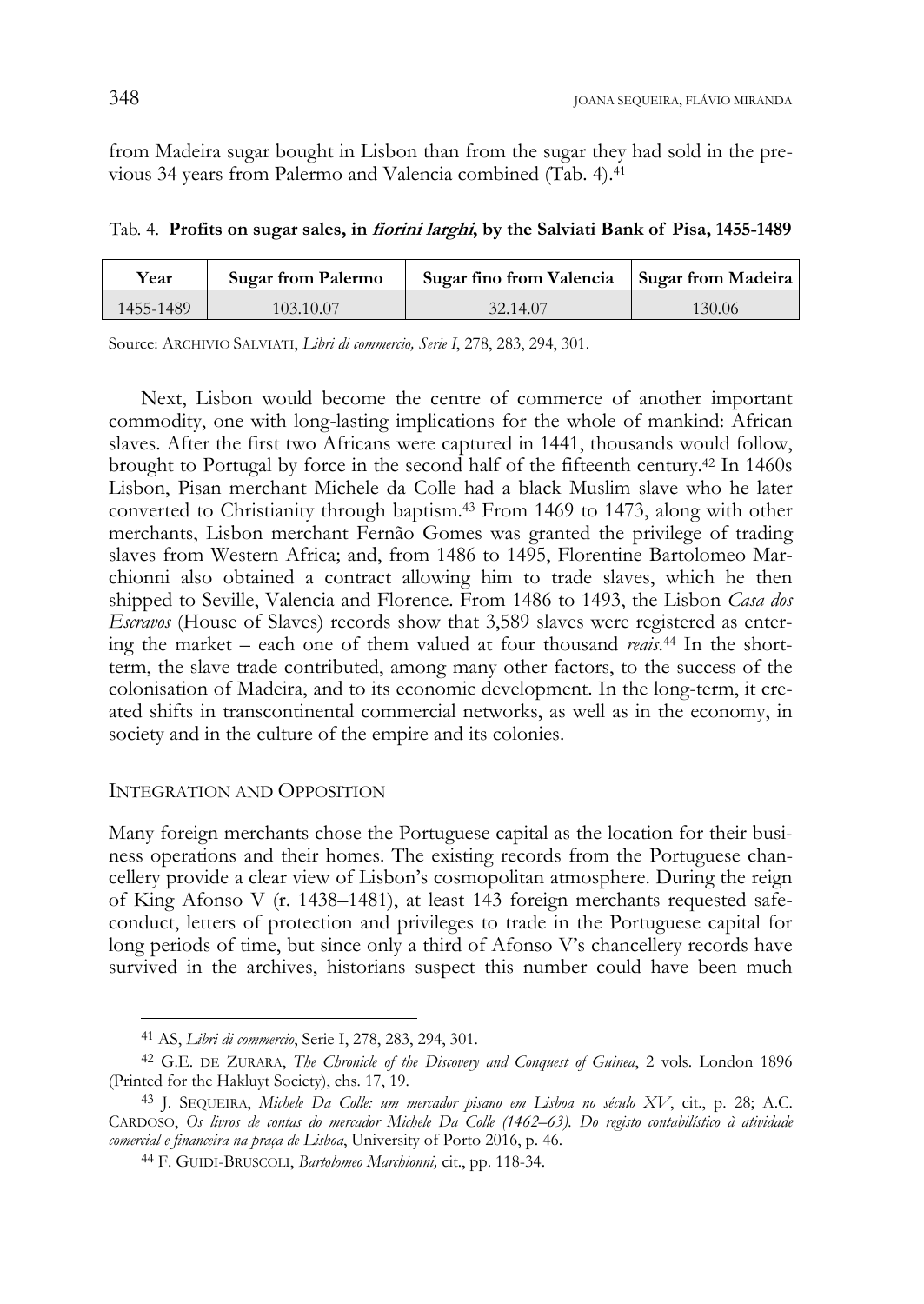higher. The king granted these privileges to merchants of at least 15 different nationalities, as seen in Tab. 5.

| Origin      | Quantity       |
|-------------|----------------|
| Castile     | 36             |
| England     | 34             |
| Genoa       | 20             |
| Brittany    | 14             |
| Galicia     | 11             |
| Florence    | $\overline{7}$ |
| Biscay      | 5              |
| Unspecified | 5              |
| Piacenza    | $\sqrt{2}$     |
| Granada     | $\mathbf{2}$   |
| Asturias    | $\overline{c}$ |
| France      | $\mathbf{1}$   |
| Venice      | $\,1$          |
| Piemonte    | $\mathbf{1}$   |
| Maghreb     | $\mathbf{1}$   |
| Milan       | $\mathbf{1}$   |
| Total       | 143            |

|                                | Tab. 5. Safe-conduct and letters of protection granted during the reign of Afonso V |  |  |
|--------------------------------|-------------------------------------------------------------------------------------|--|--|
| to foreign merchants (1438-81) |                                                                                     |  |  |

Source: ARQUIVO NACIONAL DA TORRE DO TOMBO, *Chancelaria de D. Afonso V*, *passim*.

Together, Castilian and English traders obtained nearly half of these royal privileges – 25 and 24 per cent respectively – a high percentage, which is perhaps explained by the long tradition of Anglo-Iberian commercial exchange, and certain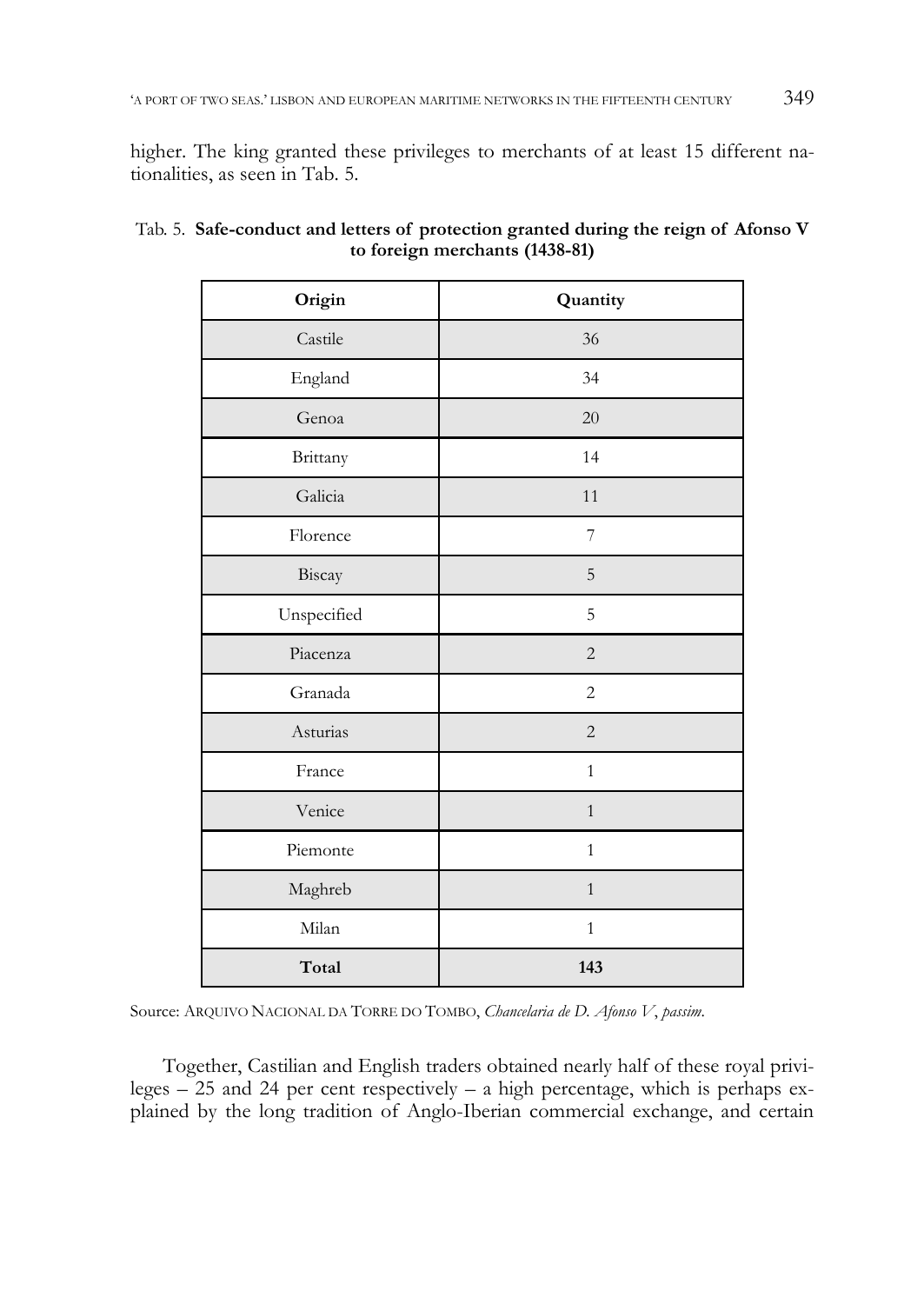merchants' needs to seek protection following certain piratical attacks.45 Genoese (14 per cent) and Breton (10 per cent) traders came third and fourth in quantity, revealing, once again, their historical commercial connections to Portugal. In the case of the Bretons, these were paramount in supplying grain to the city of Lisbon in the fifteenth century.46 Florentine, Venetians, Piedmontese and Milanese traders can be found further down the list, although it is likely that their community in Lisbon was larger than what is shown in these records: the lack of a complete inventory of foreigners living in the city (the non-existence of certain records in Portugal), and the fact that some merchants co-operated with each other might help explain these disparities.

The arrival of foreign nations to Lisbon is preceded by these references and privileges. The Genoese arrived in 1270, the Florentines settled in 1338, and the English settled in no later than 1311, having established their factory in Lisbon in 1352.47 To this list, one may add merchants who came from Normandy, Livonia and Prussia.48

Many of these businessmen lived on Lisbon's riverfront and on the *Rua Nova dos Mercadores* (New Merchants' Street), making Lisbon considerably more cosmopolitan than the rest of the kingdom:49

"*Turning left, one arrives at another street, one named New, New Merchants' Street, which is much wider than all other streets, ornate on both sides with beautiful buildings. Therein gather, every day, traders and folks from all parts of the world . . . because of the good amenities of the harbour and of commerce.*"50

The Pisan merchant, Michele da Colle, left his hometown at a young age to gain experience as a merchant abroad. He lived in Valencia for five years before moving to Lisbon in 1462, where he rented a house on this street.<sup>51</sup> The Fleming merchant Maarten Lem, a denizen of Lisbon, was one of his neighbours.<sup>52</sup> It was not uncommon for foreigners to find female partners in Lisbon. Bartolomeo Marchionni, for instance, also a resident of the *Rua Nova*, had intimate relations with at least two Portuguese women, with whom he had a total of five children.<sup>53</sup>

j

<sup>45</sup> H. CASADO ALONSO, F. MIRANDA, *The Iberian Economy and Commercial Exchange with North-Western Europe in the Later Middle Ages*, in *The World of the Newport Medieval Ship*, E. T. JONES, R. STONE eds., Cardiff 2018 (Wales University Press), pp. 205-227.

<sup>46</sup> A.H. DE O. MARQUES, *Introdução à história da agricultura em Portugal*, cit., pp. 89, 166.

<sup>47</sup> *Nova História de Portugal*, J. SERRÃO, A. H. de O. MARQUES eds., I-XII, Lisbon 1987 (Editorial Presença), IV, pp. 40-44; W. CHILDS, *Trade and Shipping in the Medieval West,* cit., p. 107.

<sup>48</sup> A. H. DE O. MARQUES, *Hansa e Portugal na Idade Média*, cit., pp. 100-109.

<sup>49</sup> A. J. GSCHWEND, K.J.P. LOWE, *The Global City. On the Streets of Renaissance Lisbon*, London 2015 (Paul Holberton Publishing).

<sup>50</sup> Our translation. from D. de GÓIS, *Descrição da cidade de Lisboa*, J. da F. Alves ed., Lisbon 2001 (Livros Horizonte), p. 50.

<sup>51</sup> A. C. CARDOSO, *Os livros de contas do mercador Michele da Colle (1462–63)*, cit., pp. 47-48.

<sup>52</sup> M. LEME, *Os Lemes - Um percurso familiar de Bruges a Malaca*, in "Sapiens: História, Património e Arquelogia", 0, 2008, pp. 51-83, 45-48.

<sup>53</sup> F. GUIDI-BRUSCOLI, *Bartolomeo Marchionni,* cit., p. 26.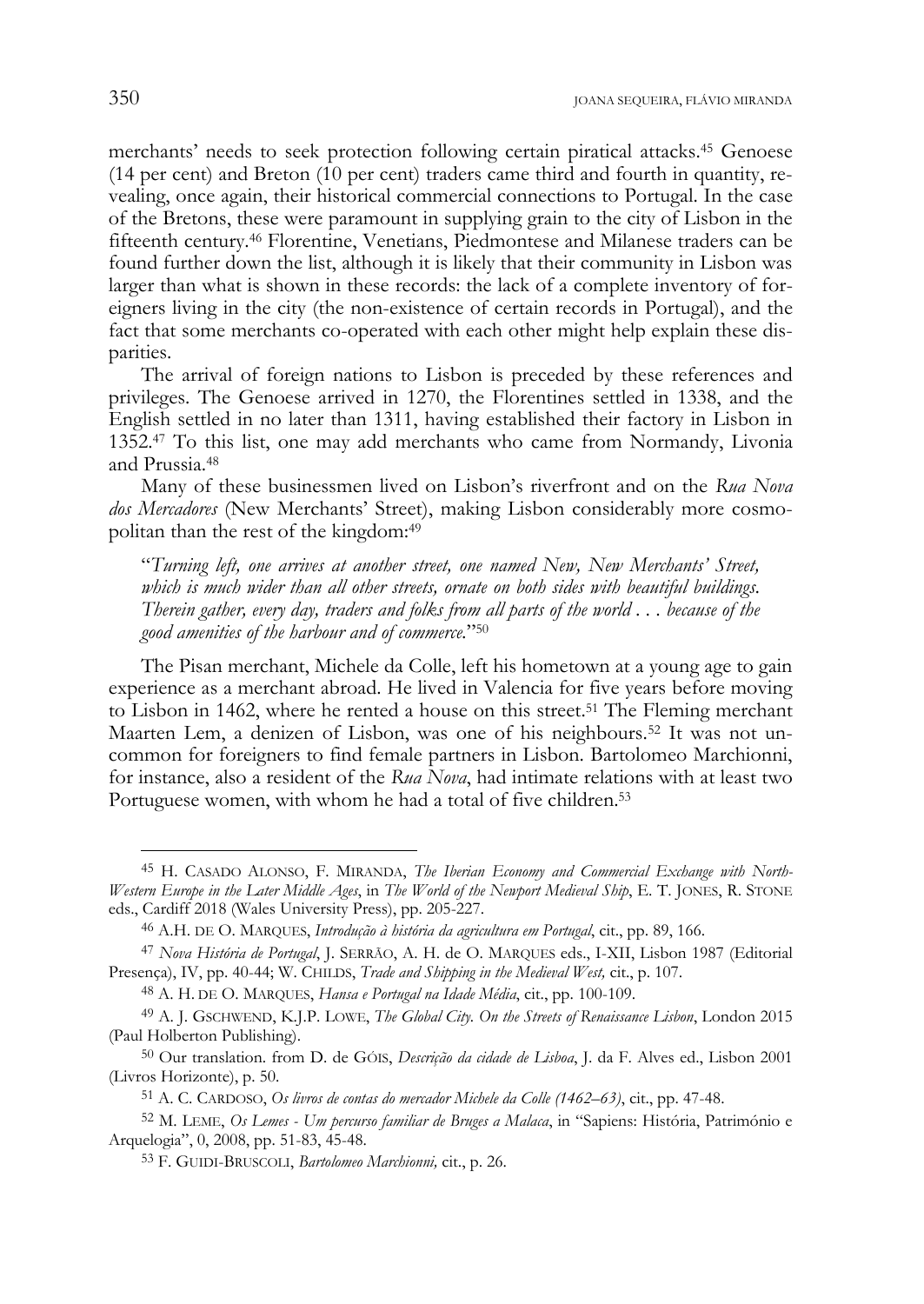The settlement of groups of foreigners in Lisbon brought changes to the social and religious life of the city, and, ultimately, to the city's landscape. In the late thirteenth century, the Germans founded a brotherhood dedicated to St. Bartholomew; in 1414 the Flemings established a chapel dedicated to the Apostles (or the Holy Cross) and the Chapel of St. Andrew; in 1471 the English founded the Chapel of St. Dominic; whereas the Italians dedicated theirs, in 1518, to Our Lady of Loreto – the latter of which is still standing.54

Alongside the existence of communities and places of worship, foreign merchants also established profitable collaborations with Portuguese Jews. Fleming merchant Maarten Lem, Lombard Lomellini and the Florentine Marchionni, for instance, all partnered up with Jewish businessmen Isaac Abravanel, Guedelha Palaçano and Moisés Latam. They all orbited around the crown and the royal family, providing banking services and partnerships in commerce.55

Although foreign merchants encountered a favourable environment for their socioeconomic life and professional activities in Lisbon, they were not immune to hindrances and opposition to their presence in the Portuguese capital. The way these foreigners infiltrated the productive and distributive sectors of the city with their tentacles of economic power caused producers and merchants alike enormous discomfort. Robust merchant companies operating in Portugal took advantage of commercial privileges auctioned by the crown, seizing control over the production and distribution of many commodities. As a result, smaller traders – especially those who were Portuguese – would be excluded from profitable businesses. Perhaps used as a mechanism for financing public debt, the crown granted individual merchants or merchant companies monopoly over, for example, alum, coral, cork, hides, kermes, orchil, silk, soap, sugar, and woad.<sup>56</sup> Merchants channelled their dissatisfaction of these monopolies into parliamentary debates. In 1446, at the *Cortes*, the king heard butchers complaining that the monopoly on the trading of ox hides in Lisbon allowed the Genoese to buy the commodity below fair value. Nine years later, the problem persisted, and the butchers complained to the king once again, saying that the monopoly now granted to the Genoese and the Florentine traders did not allow freely to negotiate the hides to the highest bidder, and that this business was not profitable to them butchers nor to the crown. This time, the king replied by saying that his hands were tied, since the crown still owed the Italians money from his sister's wedding to Emperor Frederick III in 1452 – the Genoese

<sup>54</sup> A.H. DE O. MARQUES, *Hansa e Portugal na Idade Média*, cit., p. 100; W. CHILDS, *Trade and Shipping in the Medieval West*, cit., p. 119; N. ALESSANDRINI, *La chiesa di Nostra Signora di Loreto e la Natione Italiana di Lisbona (sec. XVI-XVIII)*, in *Chiesa di Nostra Signora di Loreto 1518-2018. Una chiesa italiana in terra portoghese*, N. ALESSANDRINI, T. BARTOLOMEI, eds., Lisbon 2018 (Fábrica da Igreja Italiana de Nossa Senhora do Loreto), pp. 180-93, 181.

<sup>55</sup> M.J.F. TAVARES, *Os judeus em Portugal no século XV*, I, Lisbon 1980 (Imprensa Nacional - Casa da Moeda), p. 280.

<sup>56</sup> An article on monopolies and public debt in late medieval Portugal is currently under preparation by the authors.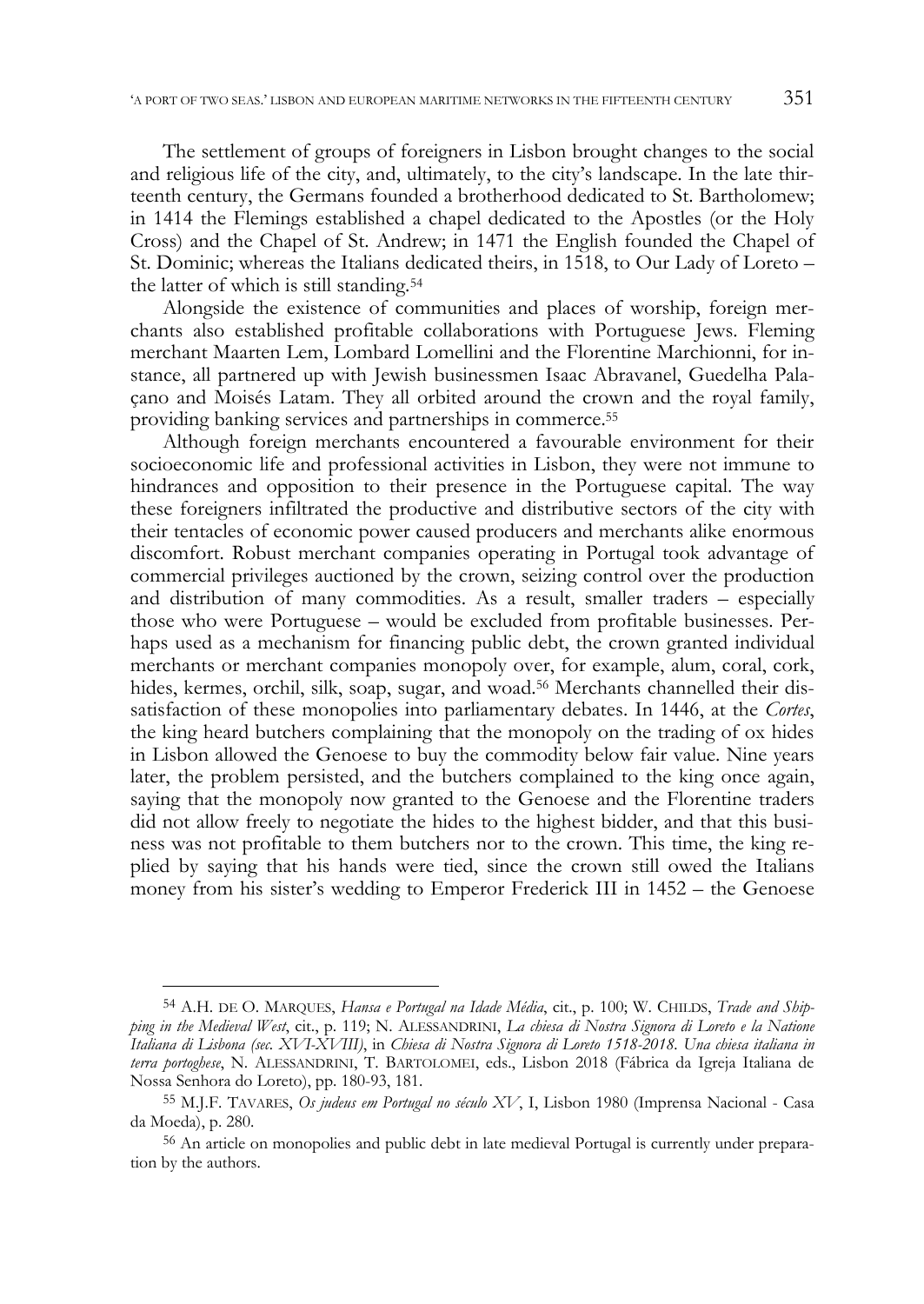and Florentine merchants having lent the crown money to pay for Leonor's dowry.57 Restrictions on the trading of hides remained until the early sixteenth century.

The production and trading of cork also led to intense debates with the king. In 1456, Afonso V granted a monopoly on cork to Flemish merchant Maarten Lem and Genoese merchant Marco Lomellini for a period of ten years. Almost two decades later, in 1475, in the *Cortes* of Évora, representatives of the urban councils addressed petitions to the king wherein they complained that it made no sense for the crown to concede monopolies on things God had given them for free – to produce cork all they had to do was go out and collect it from cork trees. Notwithstanding the arguments presented, the king rejected the petition to put an end to the monopoly by saying that it was more lucrative for the kingdom this way.58

These kinds of complaints extended to other commodities, such as kermes and silk. Those operating outside the monopolies tried all sorts of arguments and legal approaches to overcome what they considered to be a significant problem. Unable to compete against the rich foreign merchants, representatives of the people in the *Cortes* of 1481/82 petitioned the king to decree the immediate expulsion of all foreign traders operating in Portugal.59 Since none of the foreign merchants got expelled from Portugal, the king surely ignored their request.

Whether because of institutional inefficacy or some sort of animosity towards foreigners, customs houses in Portugal quite often created hindrances to foreign merchants. On a couple of occasions, English and German merchants submitted petitions to the king and urban councils complaining that sometimes customs officials robbed their commodities, reserved them for sale at a lower price to certain individuals without their authorisation, and even ignored them when they knocked on the door of the customs office during working hours.60 The Germans, for instance, protested against unfair treatment, since customs officials charged them three to four times more than what Portuguese merchants would pay.61 On another occasion, the English also criticised the business relationship they had with the Portuguese Jews. In 1454, they claimed that the Jews were indeed their best clients for the cloth trade, but that they rarely paid their debts on time, which caused some animosity between them.62

To what extent these examples show the integration of foreigners – or the opposite – is very hard to distinguish. From a certain point of view, the mercantile cosmopolitanism of Lisbon was not much different from that of Bruges in the midfifteenth century. The crown, the city and society seemed open enough to the idea

<sup>57</sup> H. DA G. BARROS, *História da administração pública em Portugal nos séculos XII a XV*, cit., IX, pp. 265-68; J. SEQUEIRA, *Comprar, organizar e expedir*, cit., pp. 131-32.

<sup>58</sup> See A. ANDRADE, F. MIRANDA, *Lisbon. Trade, Urban Power and the King's Visible Hand*, cit., p. 341.

<sup>59</sup> ARQUIVO NACIONAL DA TORRE DO TOMBO (ANTT), *Cortes*, m. 3, n. 5.

<sup>60</sup> See the examples given in A. ANDRADE, F. MIRANDA, *Lisbon. Trade, Urban Power and the King's Visible Hand*, cit., pp. 346-347.

<sup>61</sup> J. DA S. MARQUES ed., *Descobrimentos Portugueses. Documentos para a sua História*, cit., supl. vol. 1, 356 and ff.

<sup>62</sup> M.J.F. TAVARES, *Os judeus em Portugal no século XV*, cit., I, p. 296.